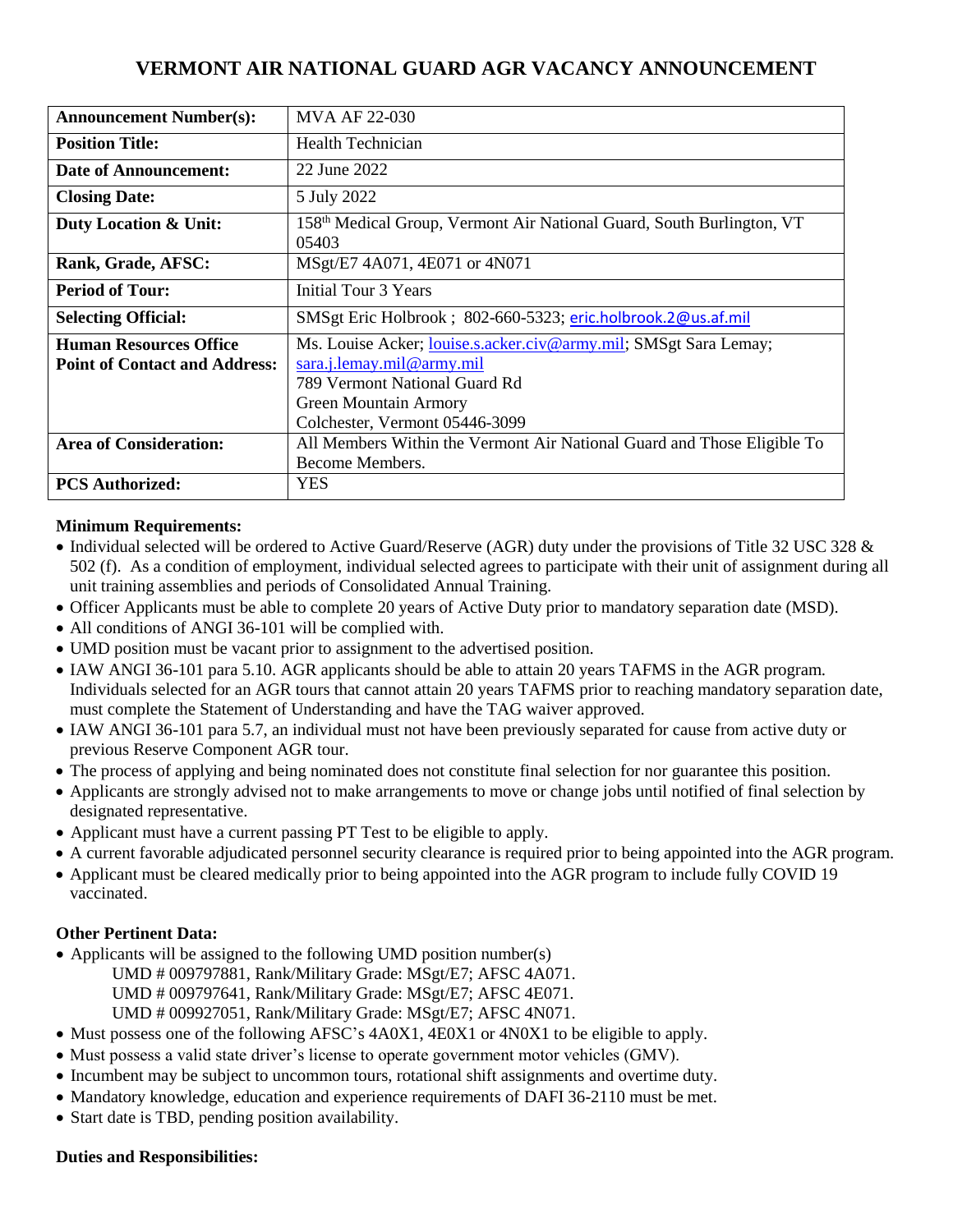- This position is located in the 158<sup>th</sup> Medical Group of the Vermont Air National Guard. The primary purpose of the position is to serve as the functional expert for issues pertaining to Aerospace Medicine and Force Health Management programs. Incumbent manages essential programs, which impact individual medical readiness (IMR) and personnel fitness for continued worldwide deployability. The position occupant serves as a member of or an advisor to, management boards and committees as well as Wing leadership regarding Force Health Management and Aerospace Medicine.
- Develops plans, procedures, goals and objectives in support of the Aerospace Medicine and Force Health Management Programs using an extensive knowledge of Department of Defense (DOD), Occupational Safety Health Administration (OSHA), United States Air Force (USAF) and Air National Guard (ANG) directives, policies and standards. Programs include physical examinations and standards, flight medicine and related aero medical and force health management concerns. Interprets directives and applies standards to determine worldwide deployability of personnel. Advises and makes recommendations to senior officials on force health issues related to physical exams, standards and flight medicine activities to ensure compliance. Determines requirements, requests funding and administers accounts for procurement of supplies, equipment, and medical assessment in support of the physical exam process, flight medicine activities and related programs.
- Implements and maintains the information management systems utilized for aerospace medicine and force health protection programs. Systems include preventive health assessment (PHA) and individual medical readiness (PIMR), Aero medical Information Management Waiver Tracking System (AIMWTS), Physical Exam Processing Program (PEPP), Grounding Management Information System (GMIS) and other related programs. Compiles and completes various special and recurring reports utilizing these systems. Functions as the health systems program administrator. Identifies, develops and implements training programs which support mission essential aerospace medicine and force health management requirements.
- Administers the Physical Examinations and Standards (PES) program and serves as a medical expert on related issues. Develops procedures to evaluate the effectiveness of the PES program and implements processes to ensure individual medical readiness and deployability. Reviews and resolves concerns or conflicts made by the member, supervisor, and/or commander. Identifies reports, formulates and recommends solutions to command personnel for resolution of compliance and delinquency trends and patterns which could negatively impact medical readiness. Addresses complex medical issues with members, supervisors, commanders, state staff, and higher headquarters. Identifies and analyzes abnormal findings through research using medical references and professional consultations. Using established guidelines, advises member of findings, determines additional requirements and refers to medical professionals as needed. Edits, reviews and validates physical examinations to determine qualifications for initial or continued military service. Conducts paraprofessional evaluations (an in-depth screening or interview for the purpose of gathering data for the healthcare provider) and interprets results.
- Manages the Reserve Component Periodic Health Assessment (RCPHA) program. Reviews military unique individual readiness requirements. Identifies documents and ensures member is notified of abnormal laboratory or diagnostic results. Tracks PIMR and reports noncompliance information to leadership. Provides training for unit RCPHA monitors.
- Acts as the Medical Group customer service expert. Addresses complex issues using independent judgment. Provides technical medical assistance to medical inquiries and responds to inquiry by researching, compiling information, generating response and providing information through written correspondence, telephone, electronic or in-person response.
- Monitors the medical status of military personnel. Identifies and profiles personnel with medical conditions impacting duty performance or assignment restriction. Reviews and validates profiles disqualified for worldwide duty. Notifies and advises commanders, supervisors and unit deployment managers when a member's medical/dental condition or duty restriction affects deployable status.
- Determines the need for and initiates Medical Evaluation Board (MEB) actions for duty related medical conditions. Coordinates, prepares and/or processes MEB with active duty facility. Serves as the primary local interface with the Military Personnel Flight (MPF) for MEB/Physical Evaluation Board (PEB) process, issues, and concerns. Advises individuals and commanders on appropriate procedures and responsibilities. Coordinates with military and civilian providers for required medical tests, studies and medical evaluation board proceedings. Uses applicable medical references to code medical conditions and treatments; consolidates medical information and forwards to higher headquarters as required.
- Determines the need for and initiates worldwide duty evaluations for non-duty related actions. Coordinates, prepares and/or processes actions for higher headquarters review. Advises individuals and commanders on appropriate procedures and responsibilities. Coordinates with civilian providers for required medical tests/studies. Develops and maintains waiver tracking system.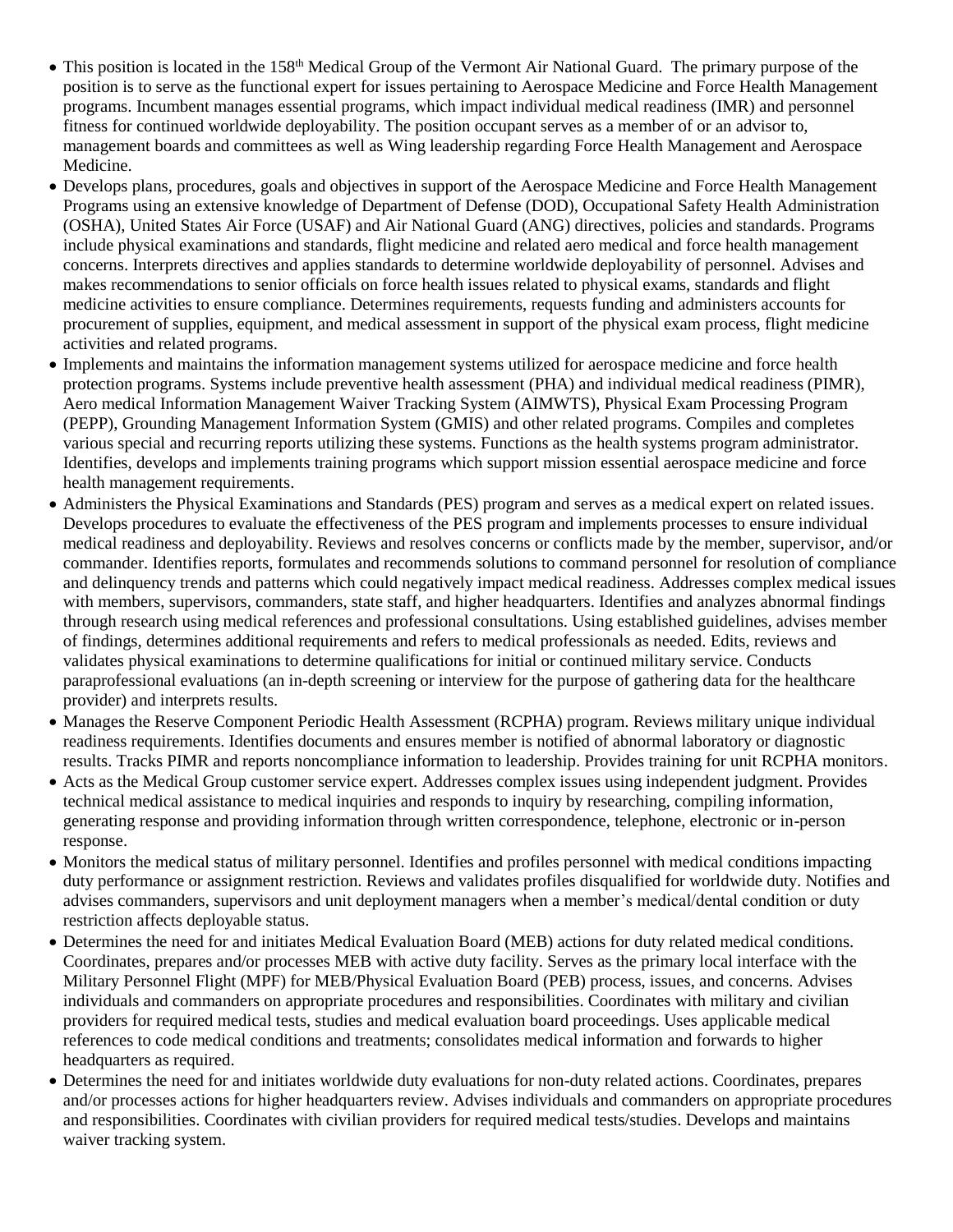- Administers policies and develops procedures for the flight medicine and grounding management programs, which directly affect flying safety and mission readiness. Assesses abnormal medical findings in flying and special operations personnel, and initiates grounding actions in accordance with directives and local policies. Maintains direct and frequent communication with the flight surgeon and the flying unit on status of grounding actions and return to flying duties to maintain the highest state of aircrew readiness. Coordinates and monitors care of aircrew members found medically disqualified for flying duty until returned to flying status. Reviews, prepares and processes flying initial/renewal waivers for higher headquarters. Acts as the force health management reviewer.
- Manages administrative and automated orders system. Prepares, revokes, amends, reproduces, and distributes logs and maintains orders for all Medical Group personnel.
- Provides prescreening for medical/dental/mental health and evaluation of personnel eligibility for deployment. Reviews preventative health assessment (PHA) and individual medical readiness (PIMR) data and health/dental records to determine medical deployability. Schedules members to complete any medical requirement that is necessary to meet and maintain eligibility for deployment status.
- Performs quality assurance studies on medical issues such as: patient satisfaction surveys, review of medical records for content and structure, reviews laboratory results for validity and application, and generates readiness reports for commander review.
- Administers the medical records program and acts as the medical records custodian. Prepares, safeguards, and maintains medical and dental records. Reviews records for security clearances and special duty assignments. Reviews incoming records and performs administrative quality assurance checks to ensure that the record contains accurate and complete data in accordance with current directives. Makes recommendations to improve procedures for compiling and retrieving medical records information. Determines eligibility for release of confidential medical information within established guidelines and abstracts information from medical record. Trains new employees and resolves problems encountered. Conducts annual audit of medical records to include monthly monitoring to ensure accountability. Analyzes audit data; identifies trends and patterns and reports results to leadership for corrective action.
- Must possess a working knowledge of other DOD component medical requirements.

**PERFORMS OTHER DUTIES AS ASSIGNED.**

### **Instructions for Applying:**

- Interested applicants will submit documents with the attached AGR Application Checklist. Applications without all required supporting documents will not be considered. Applications received after 1600 of the closing date will not be considered. Please do not submit applications in binders, portfolios or stapled together.
- All mailed Applications need to **be postmarked by the closing date** or they **will not** be considered.
- Applications must be hand-carried or sent via US Postal Service, Federal Express, UPS to the address below.
- Emailed applications are not authorized and **will not** be accepted.
- **Members deployed OCONUS in support of Contingency Operation may email application as one PDF to [sara.j.lemay.mil@army.mil](mailto:sara.j.lemay.mil@army.mil)** .

**Submit Applications (with attached checklist) to: Human Resources Office Staffing Section 789 Vermont National Guard Road Colchester, VT 05446-3099**

**Equal Employment Opportunity:** The policy of the National Guard is to treat all applicants equally without regard to race, color, gender, religion, national origin, age, or non-disqualifying handicap. The National Guard is committed to develop and implement a diversity program that is consistent with equal employment opportunity and with the "Human Goals" of the Department of Defense.